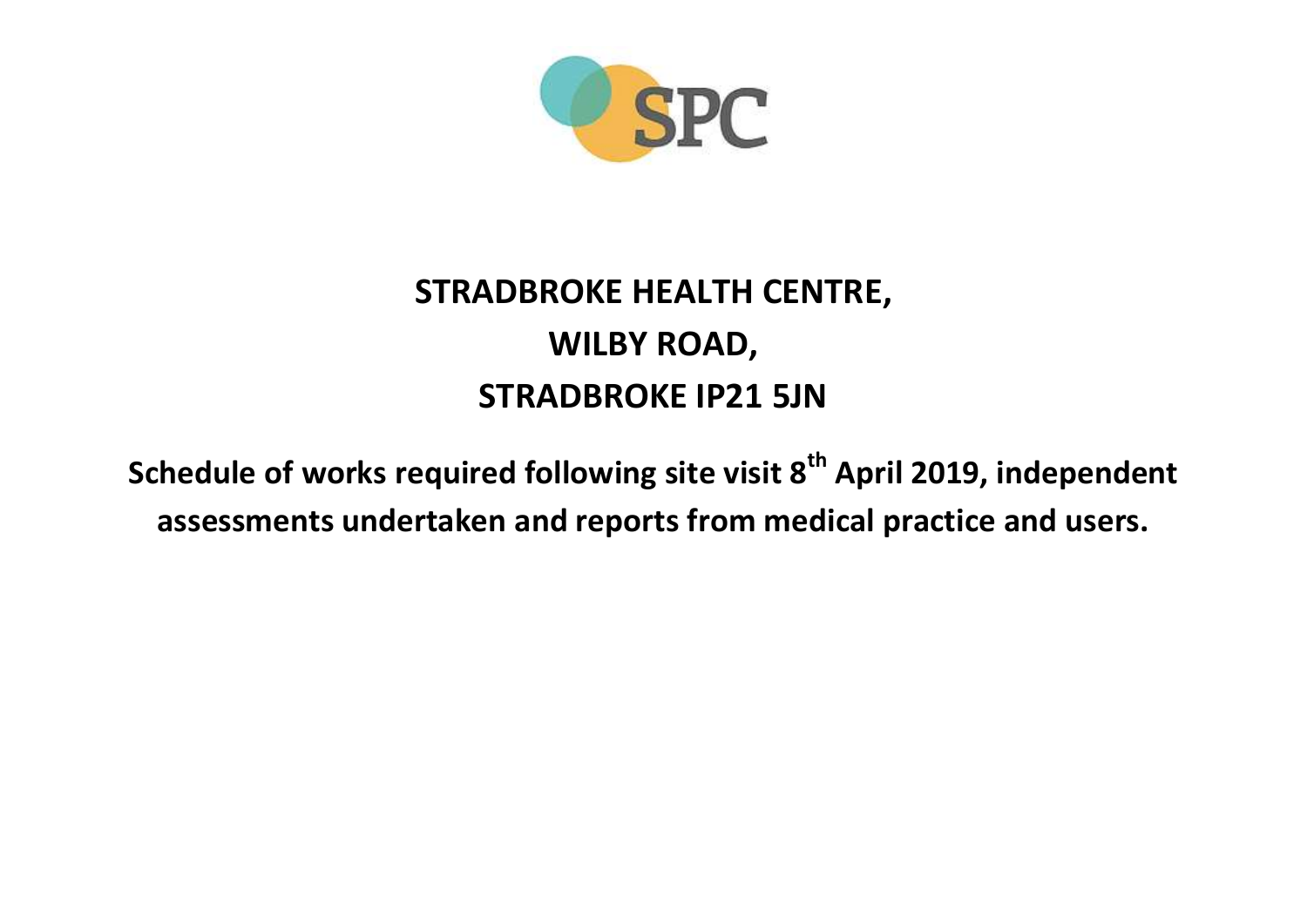## **As at: 17/04/2020**

|                  | Requirement                                                         | <b>Estimate</b> | <b>Actual Cost</b> | <b>Contractor</b>           | Date completed |
|------------------|---------------------------------------------------------------------|-----------------|--------------------|-----------------------------|----------------|
| 1.               | Alarm upgrade                                                       |                 | £2167.00           | <b>Waveney Security</b>     | 29/05/19       |
|                  | Connection to central services                                      |                 | £43.48             | <b>Suffolk Constabulary</b> | 29/05/19       |
| 2.               | Alarm required in accessible toilet                                 | Electrician     | £435.00            |                             | 12/02/20       |
|                  | Fit emergency light and exit sign to main entrance door in lobby.   | contacted       |                    |                             |                |
| 3.               | Works required to sinks and taps:                                   | 2x              |                    | R G Carter                  |                |
|                  | <b>Installation of Thermostatic Mixer Valves</b>                    | Contractors     |                    | Mixbrow                     |                |
|                  | Replacement of water heaters                                        | identified      |                    |                             |                |
|                  | Replacement of scaled taps                                          | quotes being    |                    |                             |                |
|                  | Possible replacement of oversink heaters in WC x 2                  | Obtained        |                    |                             |                |
| 4.               | Legionella internal inspections:                                    |                 |                    |                             |                |
|                  | <b>Training for Clerk</b>                                           | £50             |                    |                             |                |
|                  | <b>Equipment for Clerk</b>                                          | £100            |                    |                             |                |
| 5.               | Roof insulation - currently insufficient. Improved insulation could | See 3 above     |                    |                             |                |
|                  | assist with heat loss in the winter and heat gain in the summer.    | Applies to      |                    |                             |                |
|                  |                                                                     | nos. 5 to 8     |                    |                             |                |
| 6.               | Air conditioning extended to:                                       |                 |                    |                             |                |
|                  | Consulting Room 1                                                   |                 |                    |                             |                |
|                  | Consulting Room 2                                                   |                 |                    |                             |                |
|                  | Consulting Room 3 (small stuffy room)                               |                 |                    |                             |                |
|                  | Dispensary Office area                                              |                 |                    |                             |                |
| 7.               | Asbestos in roof needs work to cover and protect                    |                 |                    |                             |                |
| $\overline{8}$ . | Soffits and bargeboards need repainting                             |                 |                    |                             |                |
| 9.               | Cracks in need of repair:                                           |                 |                    |                             |                |
|                  | Treatment room - door frame inside and outside room                 |                 |                    |                             |                |
|                  | Dispensary/reception - various faults connected to new wall         |                 |                    |                             |                |
|                  | Waiting room - cracks to left hand wall                             |                 |                    |                             |                |
|                  | Entrance lobby -shrinkage where old doorway filled in.              |                 |                    |                             |                |
|                  | Entrance lobby - crack near front door                              |                 |                    |                             |                |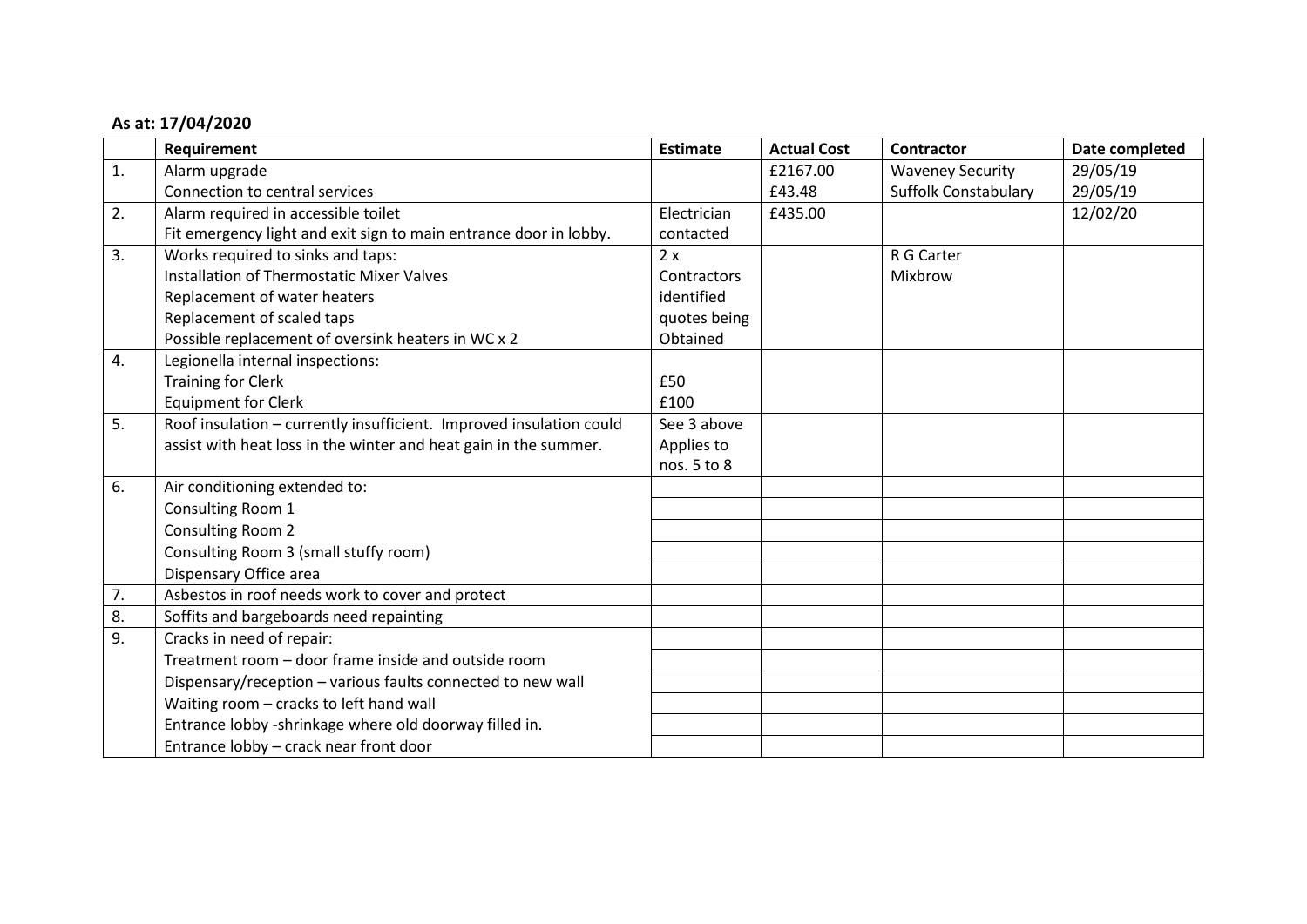|     | Requirement                                                                                | <b>Estimate</b>            | <b>Actual Cost</b> | Contractor | Date completed |
|-----|--------------------------------------------------------------------------------------------|----------------------------|--------------------|------------|----------------|
| 10. | Consulting rooms carpet replaced with lino                                                 | See 3 above                |                    |            |                |
|     |                                                                                            | Applies to                 |                    |            |                |
|     |                                                                                            | nos. 10 & 11               |                    |            |                |
| 11. | Damp patch in WC2 - near pipe, lead flashing around exit of pipe                           |                            |                    |            |                |
|     | needs checking to ensure no area for water to seep in.                                     |                            |                    |            |                |
| 12. | Waiting room seating - tear and scuffs on seating.                                         | Clerk will                 |                    |            |                |
|     | Clerk receives regular complaints from users of the surgery that                           | attend next                |                    |            |                |
|     | current seating is uncomfortable. Seating to be completely reviewed                        | PPG meeting                |                    |            |                |
|     | when waiting area next redecorated.                                                        | to discuss                 |                    |            |                |
|     | Chair with arms £91                                                                        | phase 2 of                 |                    |            |                |
|     | Chair without arms £89                                                                     | work -                     |                    |            |                |
|     |                                                                                            | redecoration               |                    |            |                |
| 13. | Flooding in Car Park:                                                                      | Desilting of               |                    | M Hammond  |                |
|     | ditch needs to be desilted.                                                                | ditch at                   |                    |            |                |
|     | Blockages in drains that take water from ditch need to be                                  | health centre              |                    |            |                |
|     | resolved                                                                                   | $-$ quote £250             |                    |            |                |
|     | Maintenance of ditch to keep it clear needs to be added to<br>$\bullet$<br>annual routine. |                            |                    |            |                |
| 14. | Windows:                                                                                   | See 3 above                |                    |            |                |
|     |                                                                                            |                            |                    |            |                |
|     | Some remedial work will be required on the outside of the windows.                         | Applies to<br>nos. 14 & 15 |                    |            |                |
|     | Double glazing may need updating - subject to outcome of energy                            | Energy audit               |                    |            |                |
|     | audit.                                                                                     | awaited                    |                    |            |                |
| 15. |                                                                                            |                            |                    |            |                |
| 16. | Drain inspection unit in car park needs to be replaced.                                    |                            |                    |            |                |
|     | Rain water pooling in car park - drainage needs to be sorted to                            |                            |                    |            |                |
|     | prevent this from continuing.                                                              |                            |                    |            |                |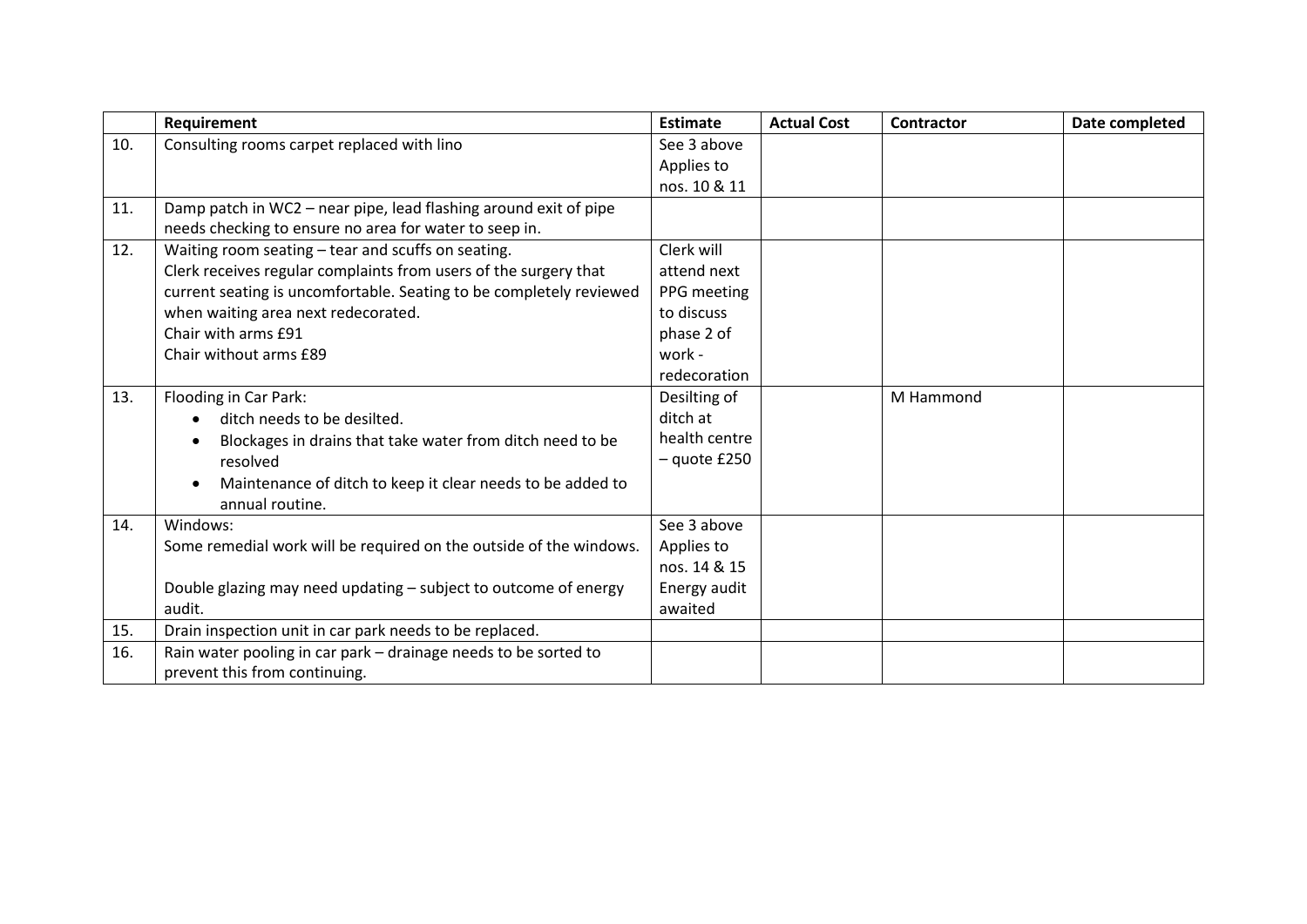Points to note:

- Heating is supplied by night storage heaters or newer air conditioning units. Night storage heaters are very old and need to be renewed with newer models OR a new heating system installed.
- Each sink has an individual water heater.
- There is no water tank.
- Check if all areas have double glazing.

Possible additional upgrades: Solar Panels / Air Source heating.